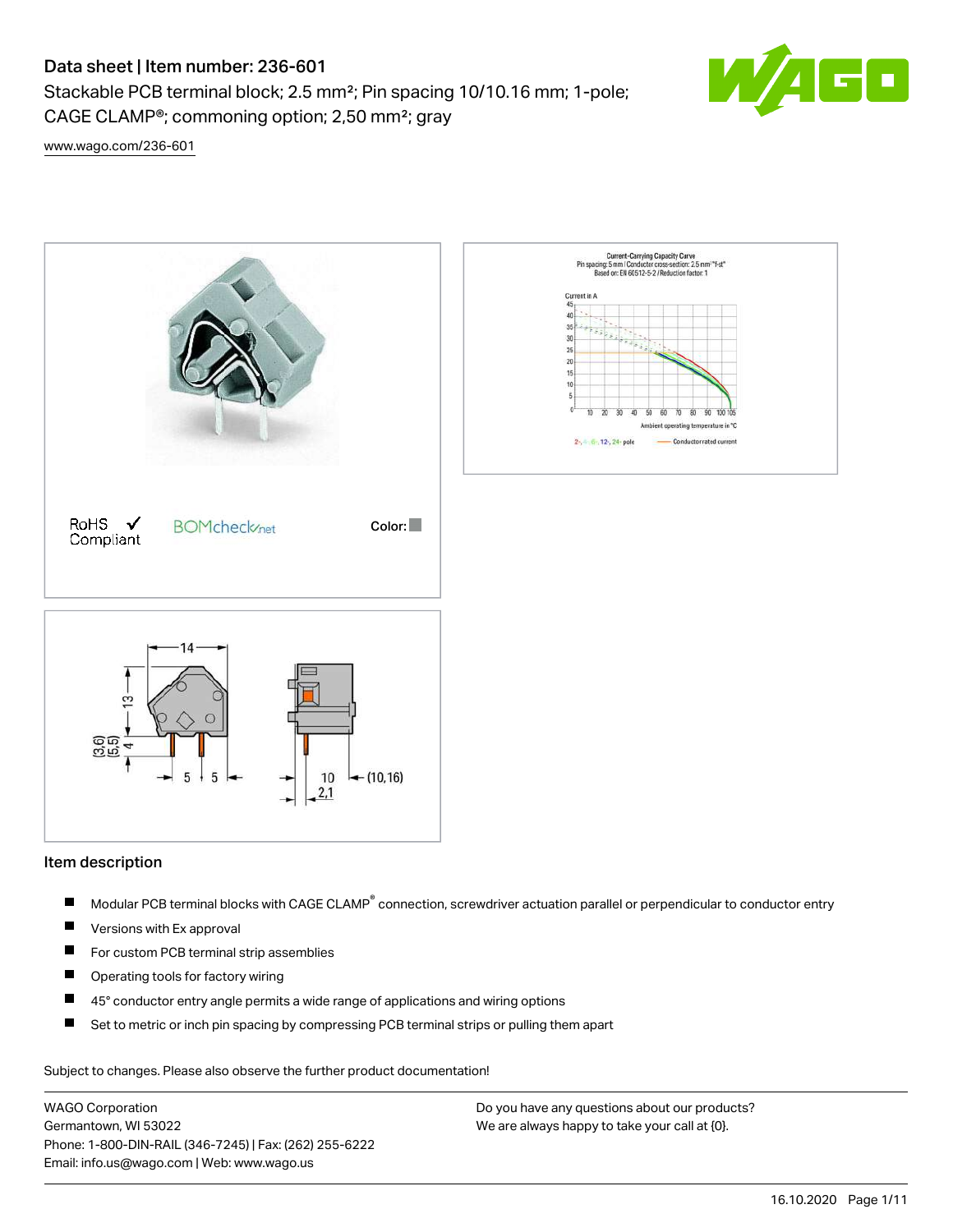

## Data Electrical data

## Ratings per IEC/EN 60664-1

| Ratings per                 | IEC/EN 60664-1                                            |
|-----------------------------|-----------------------------------------------------------|
| Rated voltage (III / 3)     | 630 V                                                     |
| Rated surge voltage (III/3) | 8 <sub>kV</sub>                                           |
| Rated voltage (III/2)       | 1000V                                                     |
| Rated surge voltage (III/2) | 8 <sub>kV</sub>                                           |
| Nominal voltage (II/2)      | 1000V                                                     |
| Rated surge voltage (II/2)  | 8 <sub>kV</sub>                                           |
| Rated current               | 24 A                                                      |
| Legend (ratings)            | (III / 2) ≙ Overvoltage category III / Pollution degree 2 |

## Ratings per UL 1059

| Approvals per                  | UL 1059 |
|--------------------------------|---------|
| Rated voltage UL (Use Group B) | 300 V   |
| Rated current UL (Use Group B) | 15 A    |
| Rated voltage UL (Use Group D) | 300 V   |
| Rated current UL (Use Group D) | 10 A    |

## Ratings per CSA

| Approvals per                   | CSA   |
|---------------------------------|-------|
| Rated voltage CSA (Use Group B) | 300 V |
| Rated current CSA (Use Group B) | 15 A  |
| Rated voltage CSA (Use Group D) | 300 V |
| Rated current CSA (Use Group D) | 10 A  |

## Connection data

| Connection technology                             | CAGE CLAMP <sup>®</sup>                |
|---------------------------------------------------|----------------------------------------|
| Actuation type                                    | Operating tool                         |
| Solid conductor                                   | $0.082.5$ mm <sup>2</sup> / 28  12 AWG |
| Fine-stranded conductor                           | $0.082.5$ mm <sup>2</sup> / 28  12 AWG |
| Fine-stranded conductor; with insulated ferrule   | $0.251.5$ mm <sup>2</sup>              |
| Fine-stranded conductor; with uninsulated ferrule | $0.251.5$ mm <sup>2</sup>              |

Subject to changes. Please also observe the further product documentation!

WAGO Corporation Germantown, WI 53022 Phone: 1-800-DIN-RAIL (346-7245) | Fax: (262) 255-6222 Email: info.us@wago.com | Web: www.wago.us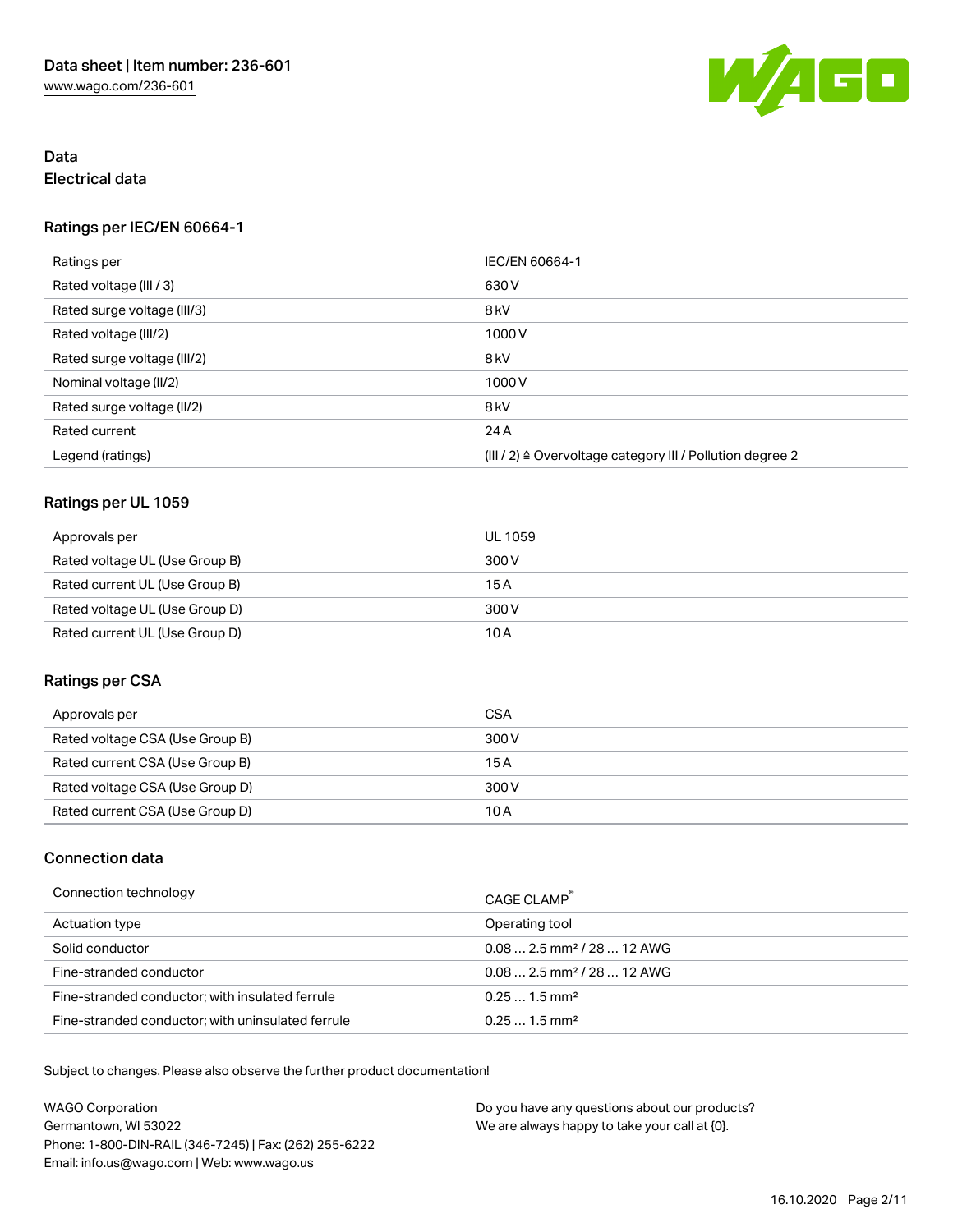[www.wago.com/236-601](http://www.wago.com/236-601)



| Strip length                          | $56$ mm / 0.2  0.24 inch |
|---------------------------------------|--------------------------|
| Conductor connection direction to PCB | 45°                      |
| Pole No.                              |                          |
| Total number of connection points     |                          |
| Total number of potentials            |                          |
| Number of connection types            |                          |
| Number of levels                      |                          |
| Note (conductor cross-section)        | 12 AWG: THHN, THWN       |

## Physical data

| Pin spacing                          | 10/10.16 mm / 0.394/0.4 inch |
|--------------------------------------|------------------------------|
| Width                                | 12.2 mm / 0.48 inch          |
| Height                               | 17 mm / 0.669 inch           |
| Height from the surface              | 13 mm / 0.512 inch           |
| Depth                                | 14 mm / 0.551 inch           |
| Solder pin length                    | 4 mm                         |
| Solder pin dimensions                | $0.7 \times 0.7$ mm          |
| Drilled hole diameter with tolerance | 1 1 $(+0.1)$ mm              |

### PCB contact

| PCB contact                         | THT                                 |
|-------------------------------------|-------------------------------------|
| Solder pin arrangement              | within the terminal block (in-line) |
| Number of solder pins per potential |                                     |

## Material Data

| Color                       | gray                                  |
|-----------------------------|---------------------------------------|
| Material group              |                                       |
| Insulation material         | Polyamide (PA66)                      |
| Flammability class per UL94 | V <sub>0</sub>                        |
| Clamping spring material    | Chrome nickel spring steel (CrNi)     |
| Contact material            | Electrolytic copper $(E_{\text{Cl}})$ |
| Contact plating             | tin-plated                            |
| Fire load                   | $0.024$ MJ                            |
| Weight                      | 1.3 <sub>g</sub>                      |

Subject to changes. Please also observe the further product documentation!

| <b>WAGO Corporation</b>                                | Do you have any questions about our products? |
|--------------------------------------------------------|-----------------------------------------------|
| Germantown, WI 53022                                   | We are always happy to take your call at {0}. |
| Phone: 1-800-DIN-RAIL (346-7245)   Fax: (262) 255-6222 |                                               |
| Email: info.us@wago.com   Web: www.wago.us             |                                               |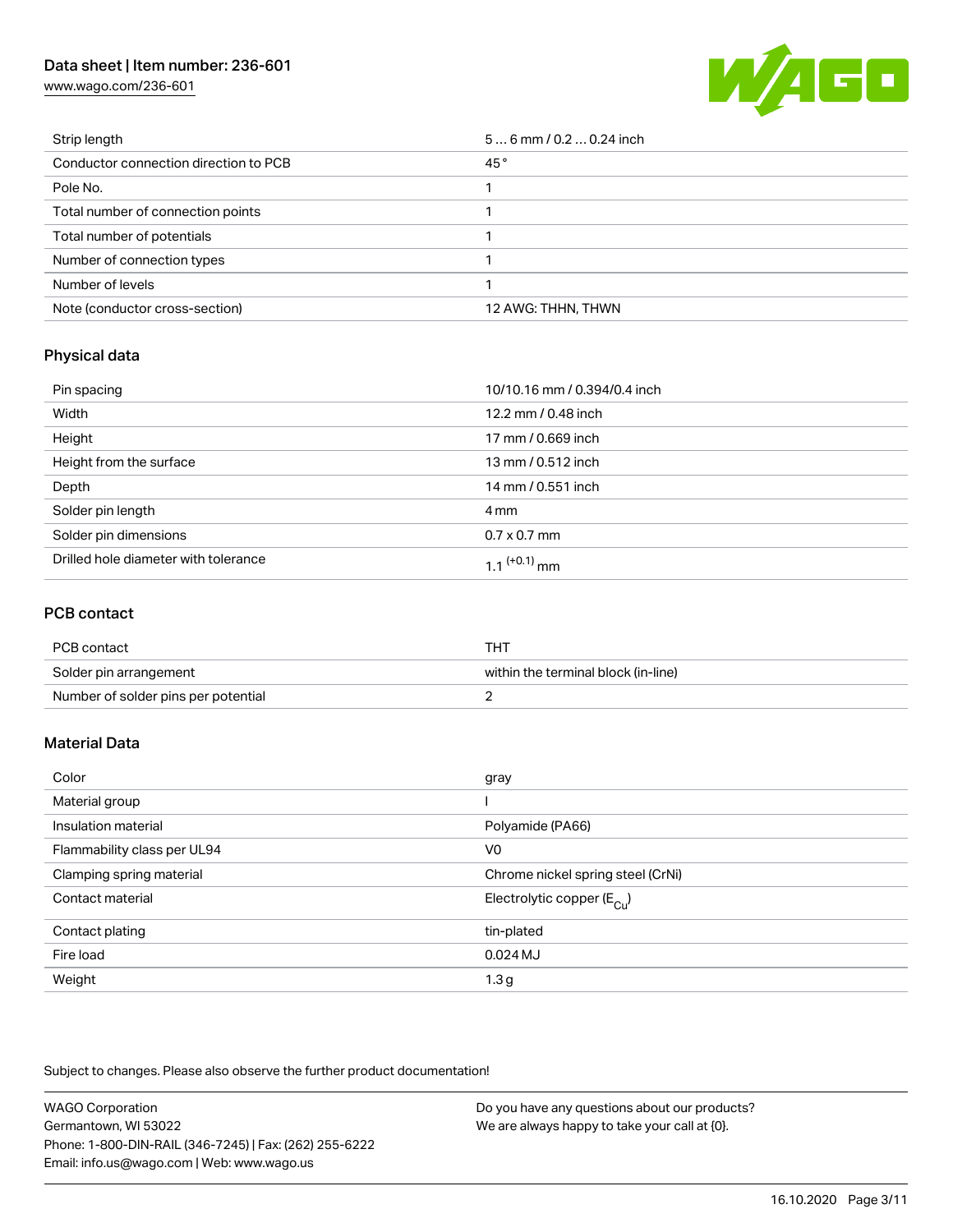

## Environmental Requirements

| Limit temperature range | +105 °C<br>-60 |  |
|-------------------------|----------------|--|

## Commercial data

| Product Group         | 4 (Printed Circuit) |
|-----------------------|---------------------|
| Packaging type        | <b>BOX</b>          |
| Country of origin     | CН                  |
| <b>GTIN</b>           | 4044918773010       |
| Customs tariff number | 85369010000         |

## Approvals / Certificates

#### Country specific Approvals

| Logo       | Approval                                      | <b>Additional Approval Text</b> | Certificate<br>name |
|------------|-----------------------------------------------|---------------------------------|---------------------|
|            | <b>CCA</b><br>DEKRA Certification B.V.        | EN 60947                        | NTR NL-<br>7109     |
|            | <b>CCA</b><br><b>DEKRA Certification B.V.</b> | EN 60998                        | NTR NL-<br>7195     |
| <b>EMA</b> | <b>CCA</b><br>DEKRA Certification B.V.        | EN 60947                        | 2168090.01          |
|            | <b>CSA</b><br><b>DEKRA Certification B.V.</b> | C22.2 No. 158                   | 1673957             |

#### Ship Approvals

|                           |                                                                            |                                               | Certificate |
|---------------------------|----------------------------------------------------------------------------|-----------------------------------------------|-------------|
| Logo                      | Approval                                                                   | <b>Additional Approval Text</b>               | name        |
|                           | BV                                                                         | <b>IEC 60998</b>                              | 11915/D0    |
| Ø                         | Bureau Veritas S.A.                                                        |                                               | BV          |
| <b>BUREAU</b><br>VERITAST |                                                                            |                                               |             |
|                           | <b>DNV GL</b>                                                              | -                                             | TAE000016Z  |
|                           | Det Norske Veritas, Germanischer Lloyd                                     |                                               |             |
|                           | Subject to changes. Please also observe the further product documentation! |                                               |             |
| $MADO$ Corporation        |                                                                            | Do vou have any questions about our producte? |             |

WAGO Corporation Germantown, WI 53022 Phone: 1-800-DIN-RAIL (346-7245) | Fax: (262) 255-6222 Email: info.us@wago.com | Web: www.wago.us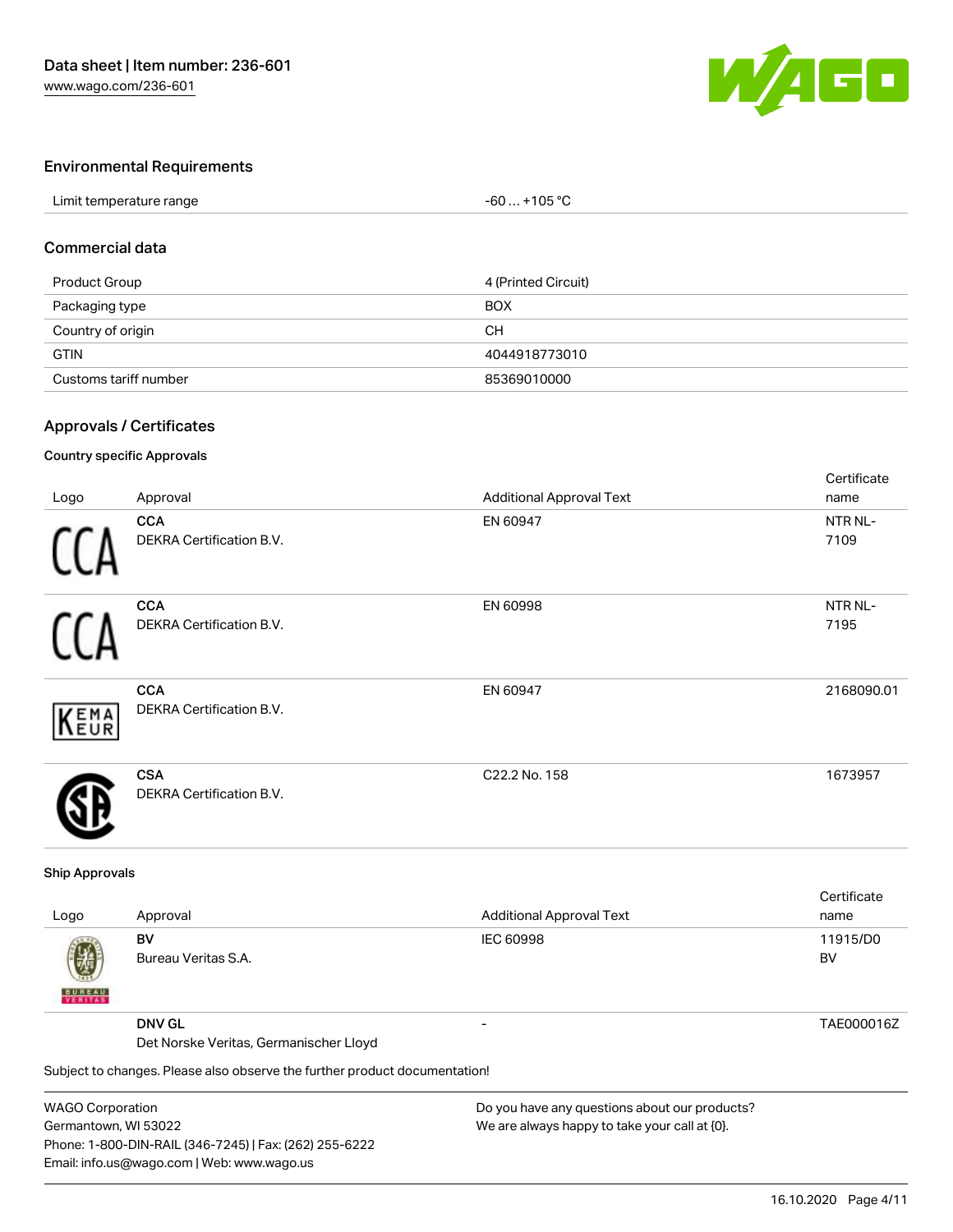



#### UL-Approvals

|                               |                                |                                 | Certificate |
|-------------------------------|--------------------------------|---------------------------------|-------------|
| Logo                          | Approval                       | <b>Additional Approval Text</b> | name        |
|                               | <b>UR</b>                      | <b>UL 1059</b>                  | 20180629-   |
| o<br>$\overline{\phantom{a}}$ | Underwriters Laboratories Inc. |                                 | E45172      |

## Counterpart

## Compatible products

#### Marking accessories

|         | Item no.: 210-332/1000-202<br>Marking strips; as a DIN A4 sheet; MARKED; 1-16 (80x); Height of marker strip: 3 mm; Strip length 182<br>mm; Horizontal marking; Self-adhesive; white<br>Item no.: 210-332/1000-204<br>mm; Horizontal marking; Self-adhesive; white<br>Item no.: 210-332/1000-206<br>mm; Horizontal marking; Self-adhesive; white<br>Item no.: 210-332/1016-202<br>Marking strips; as a DIN A4 sheet; MARKED; 1-16 (80x); Height of marker strip: 3 mm; Strip length 182<br>mm; Horizontal marking; Self-adhesive; white<br>Item no.: 210-332/1016-204<br>mm; Horizontal marking; Self-adhesive; white<br>Item no.: 210-332/1016-206 | www.wago.com/210-332<br>/1000-202 |
|---------|----------------------------------------------------------------------------------------------------------------------------------------------------------------------------------------------------------------------------------------------------------------------------------------------------------------------------------------------------------------------------------------------------------------------------------------------------------------------------------------------------------------------------------------------------------------------------------------------------------------------------------------------------|-----------------------------------|
|         | Marking strips; as a DIN A4 sheet; MARKED; 17-31 (80x); Height of marker strip: 3 mm; Strip length 182                                                                                                                                                                                                                                                                                                                                                                                                                                                                                                                                             | www.wago.com/210-332<br>/1000-204 |
|         | Marking strips; as a DIN A4 sheet; MARKED; 33-48 (80x); Height of marker strip: 3 mm; Strip length 182                                                                                                                                                                                                                                                                                                                                                                                                                                                                                                                                             | www.wago.com/210-332<br>/1000-206 |
|         |                                                                                                                                                                                                                                                                                                                                                                                                                                                                                                                                                                                                                                                    | www.wago.com/210-332<br>/1016-202 |
|         | Marking strips; as a DIN A4 sheet; MARKED; 17-31 (80x); Height of marker strip: 3 mm; Strip length 182                                                                                                                                                                                                                                                                                                                                                                                                                                                                                                                                             | www.wago.com/210-332<br>/1016-204 |
|         | Marking strips; as a DIN A4 sheet; MARKED; 33-48 (80x); Height of marker strip: 3 mm; Strip length 182<br>mm; Horizontal marking; Self-adhesive; white                                                                                                                                                                                                                                                                                                                                                                                                                                                                                             | www.wago.com/210-332<br>/1016-206 |
| ferrule |                                                                                                                                                                                                                                                                                                                                                                                                                                                                                                                                                                                                                                                    |                                   |

Subject to changes. Please also observe the further product documentation!

WAGO Corporation Germantown, WI 53022 Phone: 1-800-DIN-RAIL (346-7245) | Fax: (262) 255-6222 Email: info.us@wago.com | Web: www.wago.us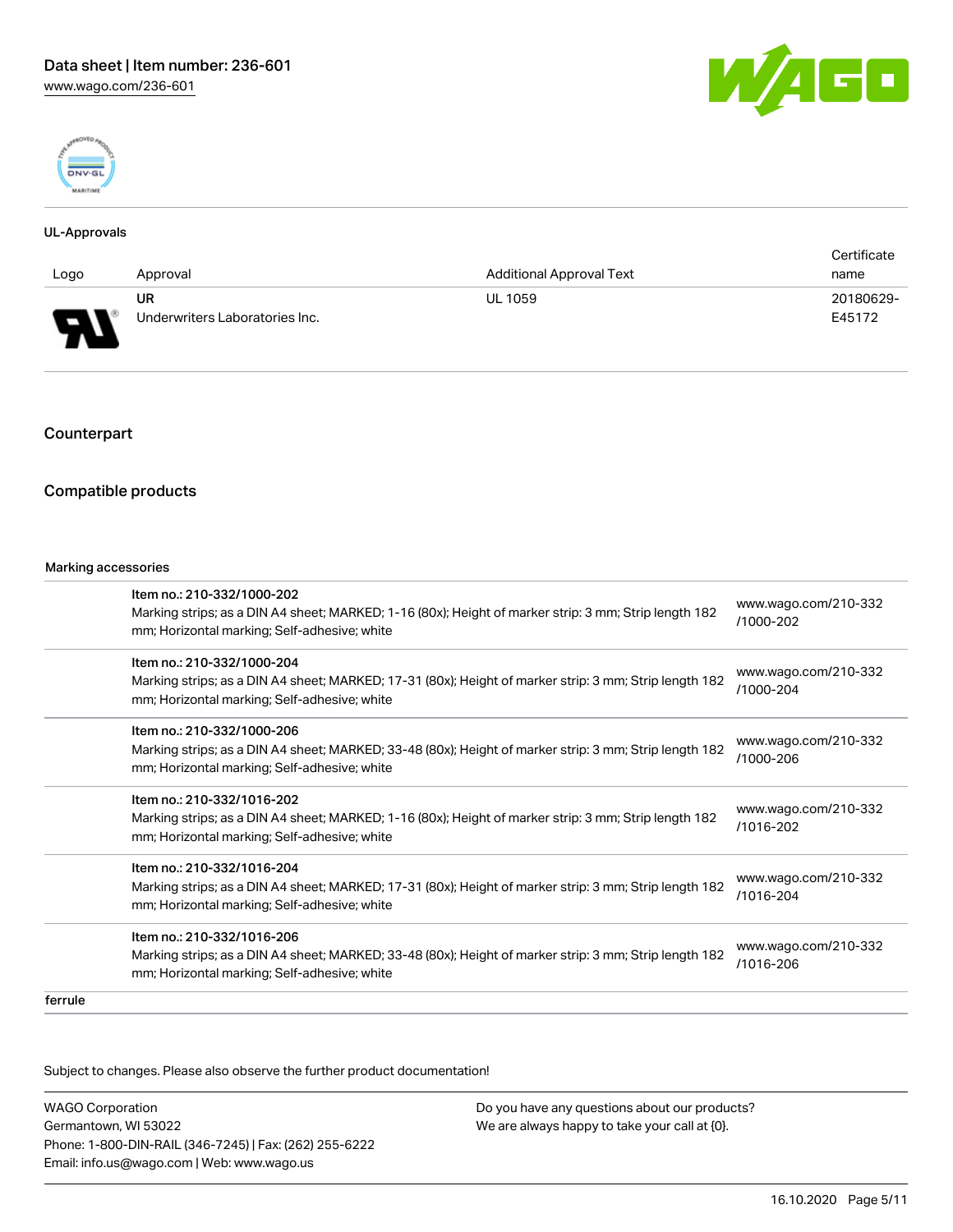[www.wago.com/236-601](http://www.wago.com/236-601)



| Item no.: 216-101<br>Ferrule; Sleeve for 0.5 mm <sup>2</sup> / AWG 22; uninsulated; electro-tin plated; silver-colored                                                                            | www.wago.com/216-101 |
|---------------------------------------------------------------------------------------------------------------------------------------------------------------------------------------------------|----------------------|
| Item no.: 216-102<br>Ferrule; Sleeve for 0.75 mm <sup>2</sup> / AWG 20; uninsulated; electro-tin plated; silver-colored                                                                           | www.wago.com/216-102 |
| Item no.: 216-103<br>Ferrule; Sleeve for 1 mm <sup>2</sup> / AWG 18; uninsulated; electro-tin plated                                                                                              | www.wago.com/216-103 |
| Item no.: 216-104<br>Ferrule; Sleeve for 1.5 mm <sup>2</sup> / AWG 16; uninsulated; electro-tin plated; silver-colored                                                                            | www.wago.com/216-104 |
| Item no.: 216-121<br>Ferrule; Sleeve for 0.5 mm <sup>2</sup> / AWG 22; uninsulated; electro-tin plated; silver-colored                                                                            | www.wago.com/216-121 |
| Item no.: 216-122<br>Ferrule; Sleeve for 0.75 mm <sup>2</sup> / AWG 20; uninsulated; electro-tin plated; silver-colored                                                                           | www.wago.com/216-122 |
| Item no.: 216-123<br>Ferrule; Sleeve for 1 mm <sup>2</sup> / AWG 18; uninsulated; electro-tin plated; silver-colored                                                                              | www.wago.com/216-123 |
| Item no.: 216-124<br>Ferrule; Sleeve for 1.5 mm <sup>2</sup> / AWG 16; uninsulated; electro-tin plated                                                                                            | www.wago.com/216-124 |
| Item no.: 216-131<br>Ferrule; Sleeve for 0.25 mm <sup>2</sup> / AWG 24; uninsulated; electro-tin plated; silver-colored                                                                           | www.wago.com/216-131 |
| Item no.: 216-132<br>Ferrule; Sleeve for 0.34 mm <sup>2</sup> / AWG 24; uninsulated; electro-tin plated                                                                                           | www.wago.com/216-132 |
| Item no.: 216-141<br>Ferrule; Sleeve for 0.5 mm <sup>2</sup> / 20 AWG; uninsulated; electro-tin plated; electrolytic copper; gastight<br>crimped; acc. to DIN 46228, Part 1/08.92                 | www.wago.com/216-141 |
| Item no.: 216-142<br>Ferrule; Sleeve for 0.75 mm <sup>2</sup> / 18 AWG; uninsulated; electro-tin plated; electrolytic copper; gastight<br>crimped; acc. to DIN 46228, Part 1/08.92                | www.wago.com/216-142 |
| Item no.: 216-143<br>Ferrule; Sleeve for 1 mm <sup>2</sup> / AWG 18; uninsulated; electro-tin plated; electrolytic copper; gastight<br>crimped; acc. to DIN 46228, Part 1/08.92                   | www.wago.com/216-143 |
| Item no.: 216-144<br>Ferrule; Sleeve for 1.5 mm <sup>2</sup> / AWG 16; uninsulated; electro-tin plated; electrolytic copper; gastight<br>crimped; acc. to DIN 46228, Part 1/08.92; silver-colored | www.wago.com/216-144 |
| Item no.: 216-151<br>Ferrule; Sleeve for 0.25 mm <sup>2</sup> / AWG 24; uninsulated; electro-tin plated                                                                                           | www.wago.com/216-151 |
| Item no.: 216-152<br>Ferrule; Sleeve for 0.34 mm <sup>2</sup> / AWG 24; uninsulated; electro-tin plated                                                                                           | www.wago.com/216-152 |
| Item no.: 216-201<br>Ferrule; Sleeve for 0.5 mm <sup>2</sup> / 20 AWG; insulated; electro-tin plated; white                                                                                       | www.wago.com/216-201 |
| Item no.: 216-202<br>Ferrule; Sleeve for 0.75 mm <sup>2</sup> / 18 AWG; insulated; electro-tin plated; gray                                                                                       | www.wago.com/216-202 |
| Subject to changes. Please also observe the further product documentation!                                                                                                                        |                      |
| <b>WAGO Corporation</b><br>Do you have any questions about our products?                                                                                                                          |                      |

Germantown, WI 53022 Phone: 1-800-DIN-RAIL (346-7245) | Fax: (262) 255-6222 Email: info.us@wago.com | Web: www.wago.us

We are always happy to take your call at {0}.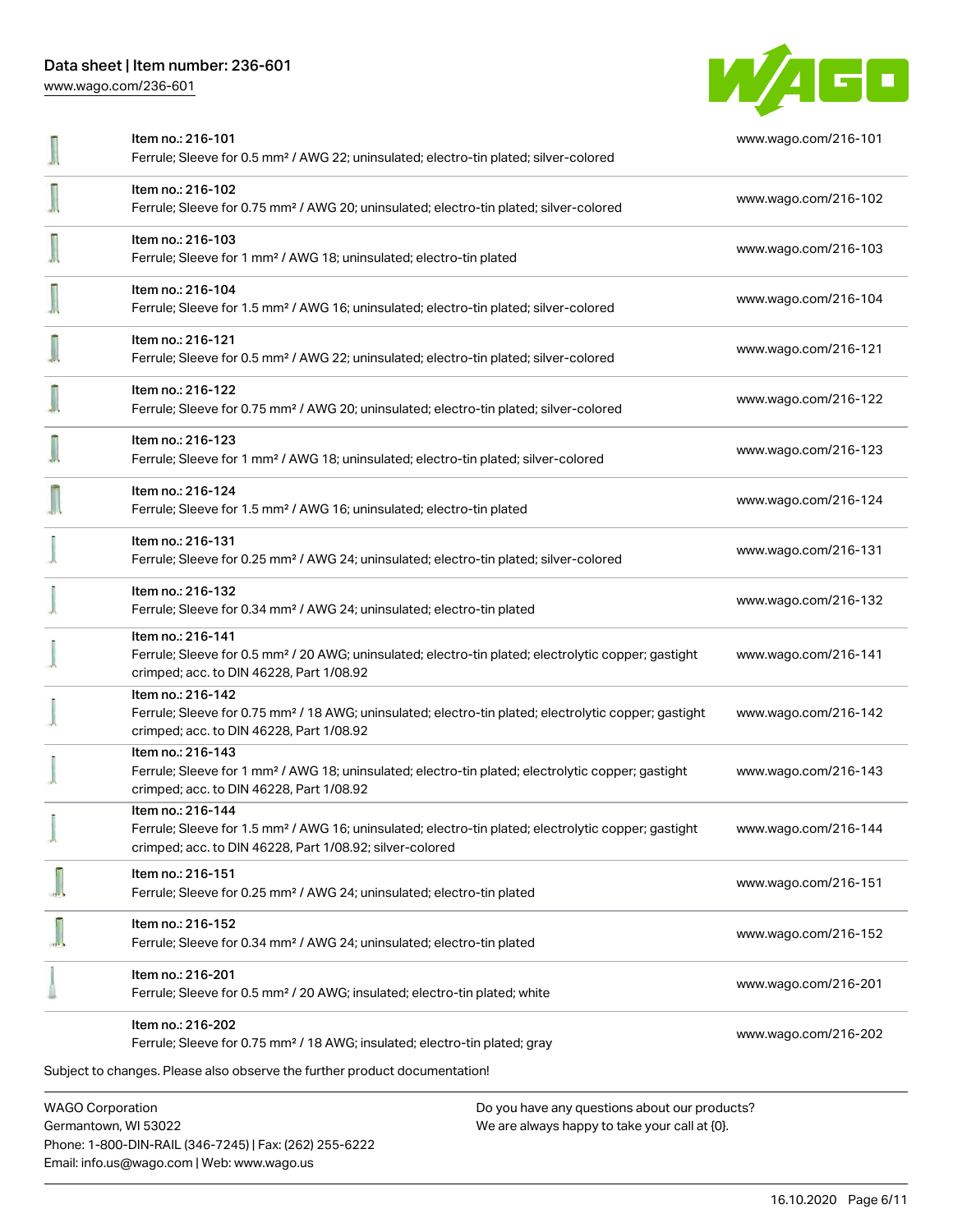ñ



|   | Item no.: 216-203<br>Ferrule; Sleeve for 1 mm <sup>2</sup> / AWG 18; insulated; electro-tin plated; red                                                                                                 | www.wago.com/216-203 |
|---|---------------------------------------------------------------------------------------------------------------------------------------------------------------------------------------------------------|----------------------|
|   | Item no.: 216-204<br>Ferrule; Sleeve for 1.5 mm <sup>2</sup> / AWG 16; insulated; electro-tin plated; black                                                                                             | www.wago.com/216-204 |
|   | Item no.: 216-221<br>Ferrule; Sleeve for 0.5 mm <sup>2</sup> / 20 AWG; insulated; electro-tin plated; white                                                                                             | www.wago.com/216-221 |
|   | Item no.: 216-222<br>Ferrule; Sleeve for 0.75 mm <sup>2</sup> / 18 AWG; insulated; electro-tin plated; gray                                                                                             | www.wago.com/216-222 |
| П | Item no.: 216-223<br>Ferrule; Sleeve for 1 mm <sup>2</sup> / AWG 18; insulated; electro-tin plated; red                                                                                                 | www.wago.com/216-223 |
|   | Item no.: 216-224<br>Ferrule; Sleeve for 1.5 mm <sup>2</sup> / AWG 16; insulated; electro-tin plated; black                                                                                             | www.wago.com/216-224 |
|   | Item no.: 216-241<br>Ferrule; Sleeve for 0.5 mm <sup>2</sup> / 20 AWG; insulated; electro-tin plated; electrolytic copper; gastight<br>crimped; acc. to DIN 46228, Part 4/09.90; white                  | www.wago.com/216-241 |
|   | Item no.: 216-242<br>Ferrule; Sleeve for 0.75 mm <sup>2</sup> / 18 AWG; insulated; electro-tin plated; electrolytic copper; gastight<br>crimped; acc. to DIN 46228, Part 4/09.90; gray                  | www.wago.com/216-242 |
| n | Item no.: 216-243<br>Ferrule; Sleeve for 1 mm <sup>2</sup> / AWG 18; insulated; electro-tin plated; electrolytic copper; gastight crimped; www.wago.com/216-243<br>acc. to DIN 46228, Part 4/09.90; red |                      |
|   | Item no.: 216-244<br>Ferrule; Sleeve for 1.5 mm <sup>2</sup> / AWG 16; insulated; electro-tin plated; electrolytic copper; gastight<br>crimped; acc. to DIN 46228, Part 4/09.90; black                  | www.wago.com/216-244 |
|   | Item no.: 216-262<br>Ferrule; Sleeve for 0.75 mm <sup>2</sup> / 18 AWG; insulated; electro-tin plated; electrolytic copper; gastight<br>crimped; acc. to DIN 46228, Part 4/09.90; gray                  | www.wago.com/216-262 |
|   | Item no.: 216-263<br>Ferrule; Sleeve for 1 mm <sup>2</sup> / AWG 18; insulated; electro-tin plated; electrolytic copper; gastight crimped; www.wago.com/216-263<br>acc. to DIN 46228, Part 4/09.90; red |                      |
|   | Item no.: 216-264<br>Ferrule; Sleeve for 1.5 mm <sup>2</sup> / AWG 16; insulated; electro-tin plated; electrolytic copper; gastight<br>crimped; acc. to DIN 46228, Part 4/09.90; black                  | www.wago.com/216-264 |
| ∎ | Item no.: 216-284<br>Ferrule; Sleeve for 1.5 mm <sup>2</sup> / AWG 16; insulated; electro-tin plated; electrolytic copper; gastight<br>crimped; acc. to DIN 46228, Part 4/09.90; black                  | www.wago.com/216-284 |
|   | Item no.: 216-301<br>Ferrule; Sleeve for 0.25 mm <sup>2</sup> / AWG 24; insulated; electro-tin plated; yellow                                                                                           | www.wago.com/216-301 |
|   | Item no.: 216-302<br>Ferrule; Sleeve for 0.34 mm <sup>2</sup> / 22 AWG; insulated; electro-tin plated; green                                                                                            | www.wago.com/216-302 |
|   |                                                                                                                                                                                                         |                      |

Subject to changes. Please also observe the further product documentation!

WAGO Corporation Germantown, WI 53022 Phone: 1-800-DIN-RAIL (346-7245) | Fax: (262) 255-6222 Email: info.us@wago.com | Web: www.wago.us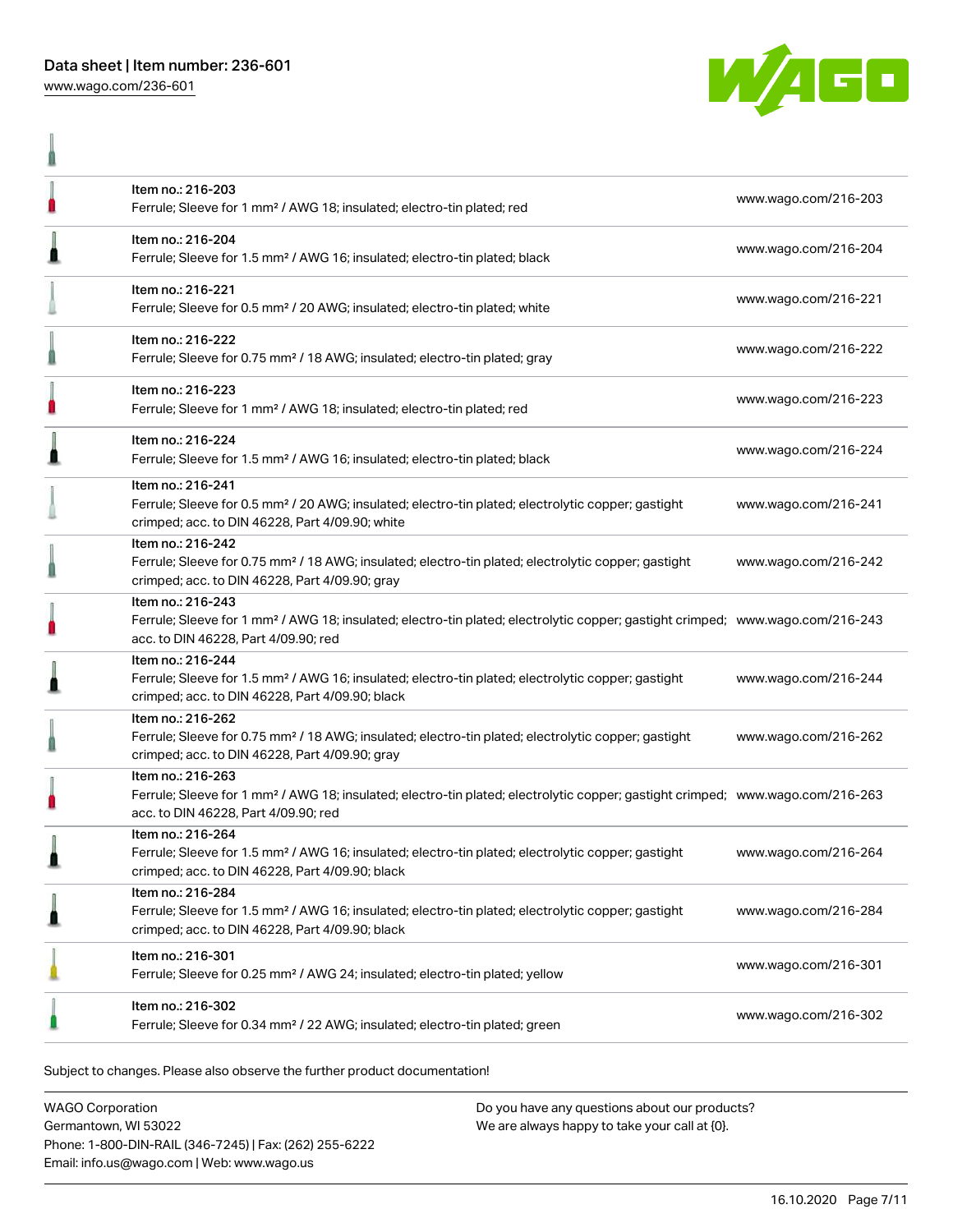Phone: 1-800-DIN-RAIL (346-7245) | Fax: (262) 255-6222

Email: info.us@wago.com | Web: www.wago.us



|                                   | Item no.: 216-321<br>Ferrule; Sleeve for 0.25 mm <sup>2</sup> / AWG 24; insulated; electro-tin plated; yellow                                                          |                                                                                                |                      | www.wago.com/216-321 |
|-----------------------------------|------------------------------------------------------------------------------------------------------------------------------------------------------------------------|------------------------------------------------------------------------------------------------|----------------------|----------------------|
|                                   | Item no.: 216-322<br>Ferrule; Sleeve for 0.34 mm <sup>2</sup> / 22 AWG; insulated; electro-tin plated; green                                                           |                                                                                                |                      | www.wago.com/216-322 |
| tools                             |                                                                                                                                                                        |                                                                                                |                      |                      |
|                                   | Item no.: 210-657<br>Operating tool; Blade: 3.5 x 0.5 mm; with a partially insulated shaft; short; multicoloured                                                       |                                                                                                |                      | www.wago.com/210-657 |
|                                   | Item no.: 210-658<br>Operating tool; Blade: 3.5 x 0.5 mm; with a partially insulated shaft; angled; short; multicoloured                                               |                                                                                                |                      | www.wago.com/210-658 |
|                                   | Item no.: 210-720<br>Operating tool; Blade: 3.5 x 0.5 mm; with a partially insulated shaft; multicoloured                                                              |                                                                                                |                      | www.wago.com/210-720 |
|                                   | Item no.: 236-332<br>Operating tool; natural                                                                                                                           |                                                                                                |                      | www.wago.com/236-332 |
|                                   | Item no.: 236-335<br>Operating tool; gray                                                                                                                              |                                                                                                | www.wago.com/236-335 |                      |
| <b>Downloads</b><br>Documentation | <b>Additional Information</b>                                                                                                                                          |                                                                                                |                      |                      |
|                                   | Technical explanations                                                                                                                                                 | Apr 3, 2019                                                                                    | pdf<br>3.6 MB        | Download             |
| <b>CAD</b> files                  |                                                                                                                                                                        |                                                                                                |                      |                      |
| CAD data                          |                                                                                                                                                                        |                                                                                                |                      |                      |
|                                   | 2D/3D Models 236-601                                                                                                                                                   |                                                                                                | <b>URL</b>           | Download             |
| CAE data                          |                                                                                                                                                                        |                                                                                                |                      |                      |
|                                   | EPLAN Data Portal 236-601                                                                                                                                              |                                                                                                | URL                  | Download             |
|                                   | ZUKEN Portal 236-601                                                                                                                                                   |                                                                                                | <b>URL</b>           | Download             |
| <b>PCB Design</b>                 |                                                                                                                                                                        |                                                                                                |                      |                      |
|                                   | Symbol and Footprint 236-601                                                                                                                                           |                                                                                                | URL                  | Download             |
|                                   | CAx data for your PCB design, consisting of "schematic symbols and PCB footprints",<br>allow easy integration of the WAGO component into your development environment. |                                                                                                |                      |                      |
|                                   | Subject to changes. Please also observe the further product documentation!                                                                                             |                                                                                                |                      |                      |
| <b>WAGO Corporation</b>           | Germantown, WI 53022                                                                                                                                                   | Do you have any questions about our products?<br>We are always happy to take your call at {0}. |                      |                      |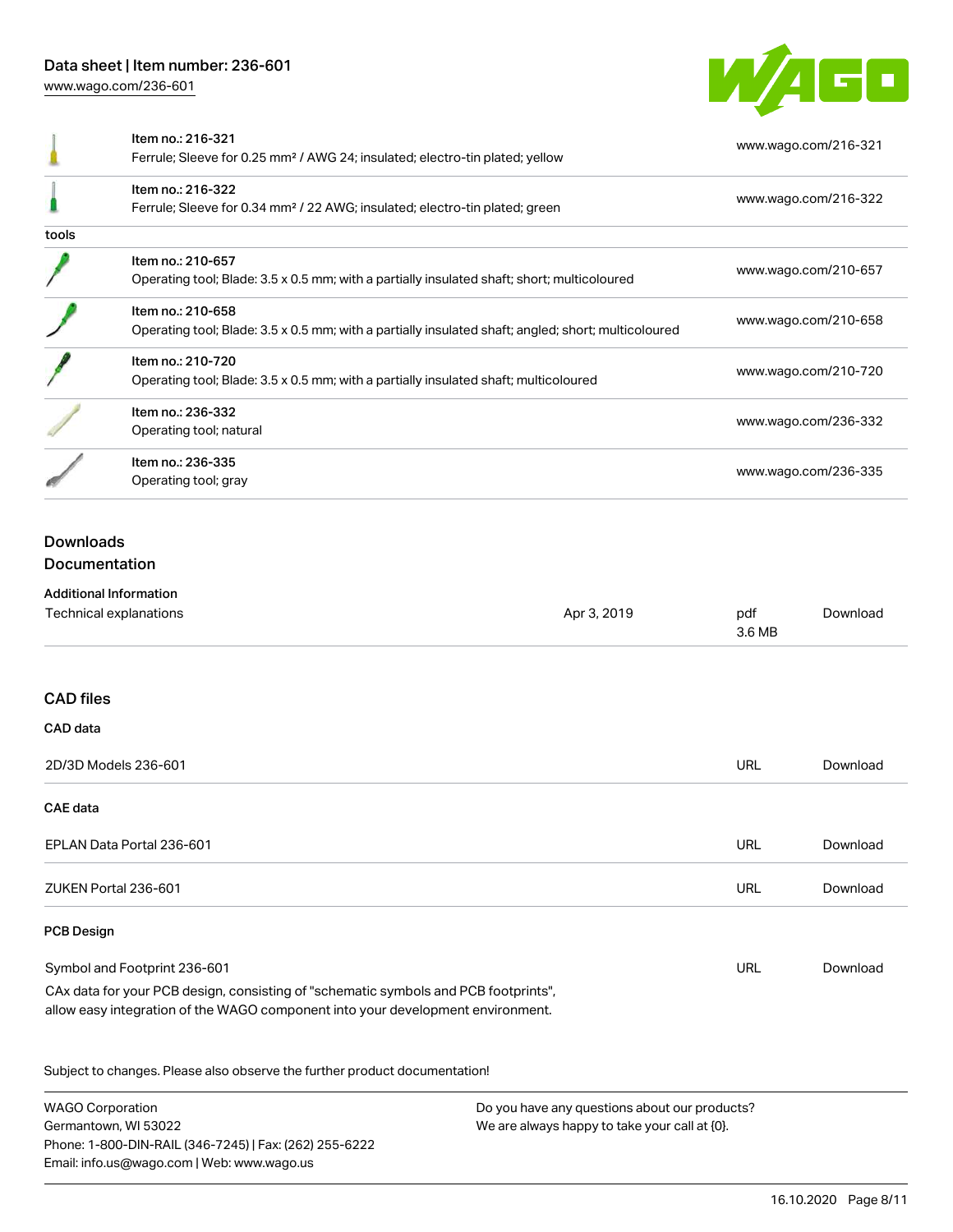#### Supported formats:

- $\blacksquare$ Accel EDA 14 & 15
- $\blacksquare$ Altium 6 to current version
- $\blacksquare$ Cadence Allegro
- $\blacksquare$ **DesignSpark**
- $\blacksquare$ Eagle Libraries
- $\blacksquare$ KiCad
- $\blacksquare$ Mentor Graphics BoardStation
- $\blacksquare$ Mentor Graphics Design Architect
- $\blacksquare$ Mentor Graphics Design Expedition 99 and 2000
- $\blacksquare$ OrCAD 9.X PCB and Capture
- $\blacksquare$ PADS PowerPCB 3, 3.5, 4.X, and 5.X
- $\blacksquare$ PADS PowerPCB and PowerLogic 3.0
- $\blacksquare$ PCAD 2000, 2001, 2002, 2004, and 2006
- $\blacksquare$ Pulsonix 8.5 or newer
- $\blacksquare$ STL
- 3D STEP П
- $\blacksquare$ TARGET 3001!
- $\blacksquare$ View Logic ViewDraw
- П Quadcept
- Zuken CadStar 3 and 4  $\blacksquare$
- Zuken CR-5000 and CR-8000 П

PCB Component Libraries (EDA), PCB CAD Library Ultra Librarian

Installation Notes

Conductor termination

Subject to changes. Please also observe the further product documentation!

WAGO Corporation Germantown, WI 53022 Phone: 1-800-DIN-RAIL (346-7245) | Fax: (262) 255-6222 Email: info.us@wago.com | Web: www.wago.us

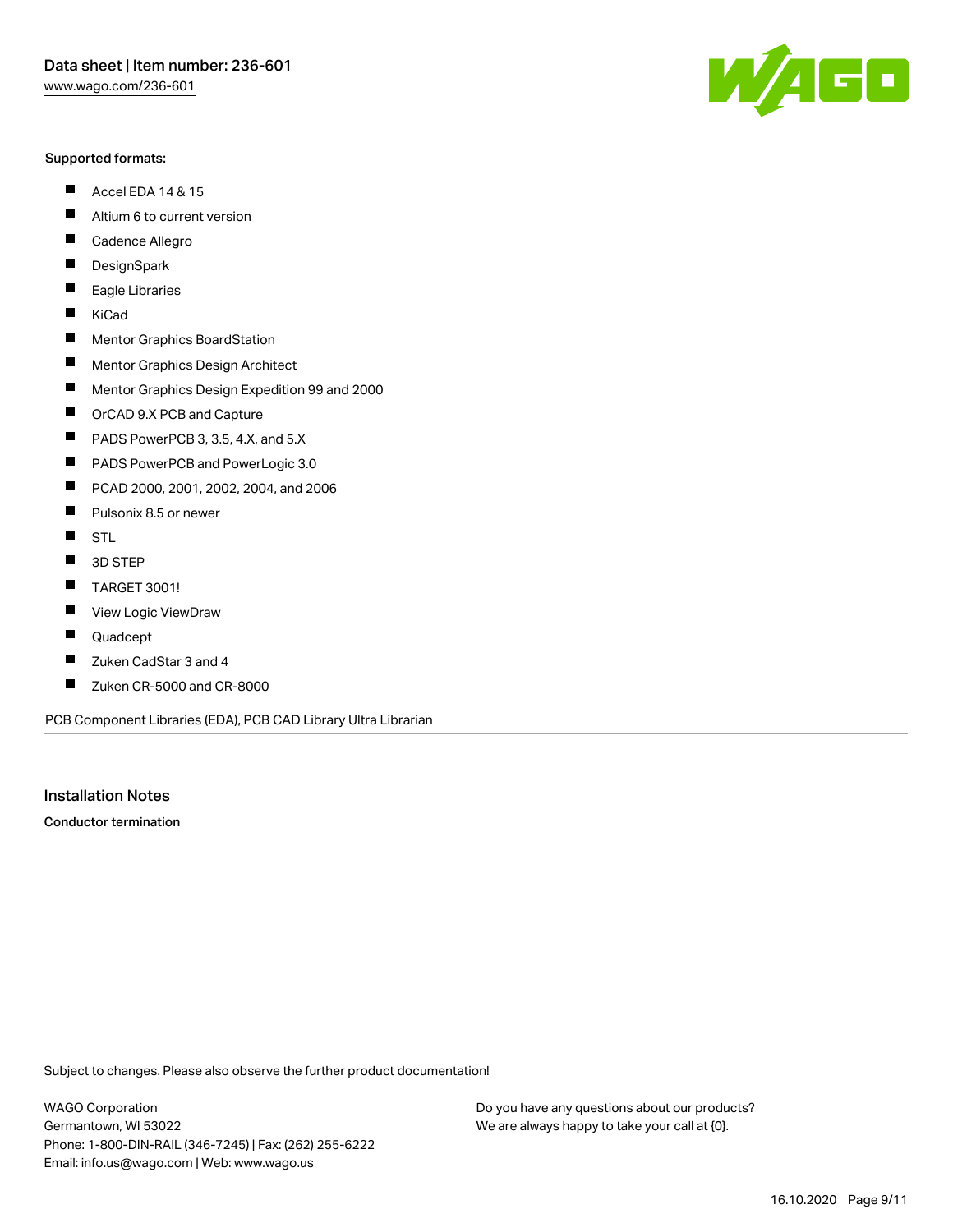## Data sheet | Item number: 236-601 [www.wago.com/236-601](http://www.wago.com/236-601)





Inserting a conductor via 3.5 mm screwdriver.



screwdriver.

Inserting a conductor via 3.5 mm Inserting a conductor via operating tool.

Screwdriver actuation parallel to conductor entry.

Screwdriver actuation perpendicular to conductor entry.



Compared to standard screwdrivers, these operating tools are far more convenient for wiring PCB terminal strips at factory.

Installation

Subject to changes. Please also observe the further product documentation!

WAGO Corporation Germantown, WI 53022 Phone: 1-800-DIN-RAIL (346-7245) | Fax: (262) 255-6222 Email: info.us@wago.com | Web: www.wago.us